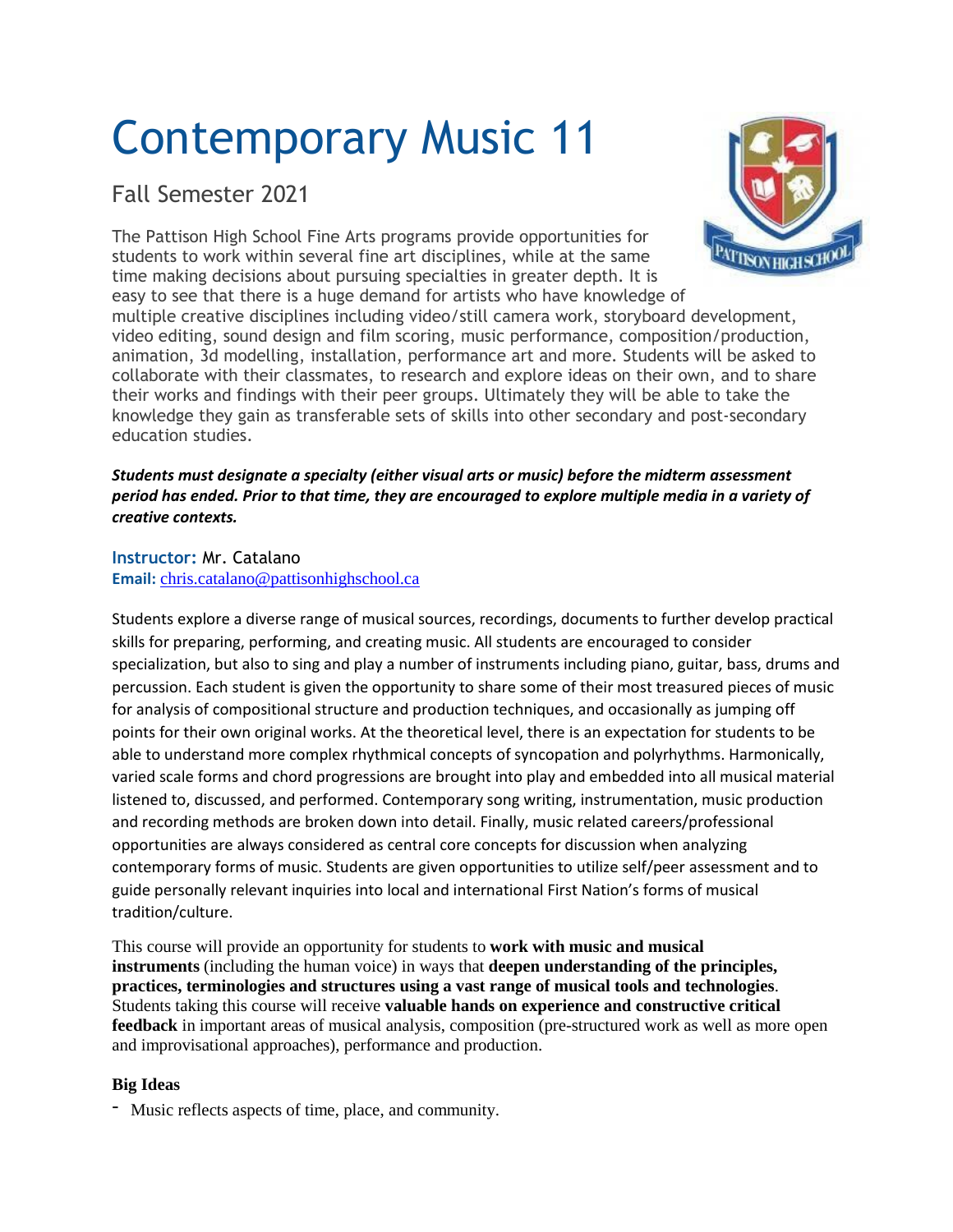- The nuances of musical expression are understood through deeper study and performance.
- A musician's interpretation of existing work is an opportunity to represent identity and learn ways musicians adapt and survive within the current business models
- Enduring understanding of music is gained through perseverance, resilience, and risk taking.
- Contemporary music offers aesthetic experiences that can transform our perspective.

# Curricular Competencies

#### **A. Explore and create**

- 1. Perform in both solo and ensemble contexts
- 2. Explore a composer's musical and expressive intentions
- 3. Express meaning, intent, and emotion through music
- 4. Improvise and take creative risks in contemporary music
- 5. Explore new musical ideas by combining genres or styles
- 6. Explore a variety of contexts and their influences on musical works, including place and time
- 7. Develop and refine technical and expressive skills

#### **B. Reason and reflect**

1. Analyze and interpret musicians' use of technique, technology, and environment in musical composition, arranging, and performance, using musical language

- 2. Reflect on personal rehearsal and performance experiences and musical growth
- 3. Consider the function of their instrument, voice, or role within an ensemble or collaborative effort
- 4. Analyze styles of music to inform musical decisions

## **C. Communicate and document**

- 1. Document and share musical works and experiences in a variety of contexts
- 2. Use musical vocabulary to communicate about contemporary music
- 3. Receive and apply constructive feedback
- 4. Anticipate individual responses to a piece of music
- 5. Express personal voice, cultural identity, perspective, and values in musical study and performance
- 6. Demonstrate awareness of self, others, and audience

#### **D. Connect and expand**

1. Demonstrate personal and social responsibility associated with creating, performing, and responding to contemporary music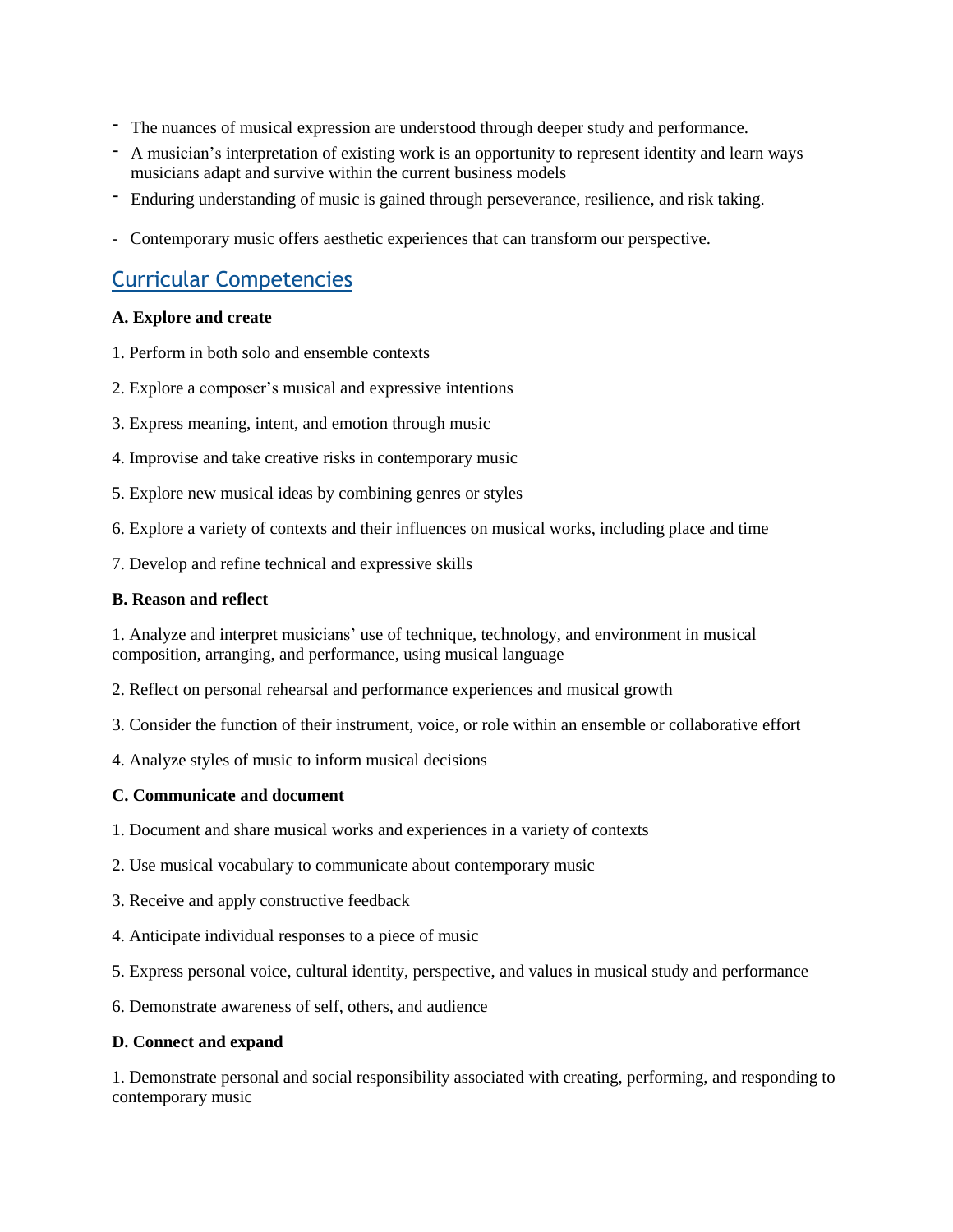- 2. Develop a diverse repertoire of contemporary music that includes multiple perspectives and contexts
- 3. Demonstrate understanding of creative processes
- 4. Explore and relate musical selections to personal, social, or cultural issues
- 5. Use technical knowledge and contextual observation to make musical decisions
- 6. Demonstrate safe care, use, and maintenance of instruments and equipment
- 7. Identify and practise appropriate self-care to prevent performance-related injury

# Core Competencies

By reflecting on the work around them and the new processes they discover, they will:

- **enhance their creative and critical thinking abilities**
- **become increasingly more self-aware and socially responsible**
- **- develop communication skills through analysis and discussion of music**
- **- recognize that music appreciation can impact personal growth**
- **- be introduced to new aspects of the English language through the learning of music terminology**

**- develop problem solving/analysis skills through the study of harmonic and rhythmic principles used in all forms of music.**

**Students will be given opportunities to use both self and peer assessment tools (self-reflection questionnaires that address both core and curricular competencies, group discussions of student work) and to guide inquiries into local and international First Nations' forms of artistic tradition/culture (incorporating first nations learning principles into art processes/research/reflection).** 

# Evaluation Scheme

**50% - Performances/Productions: -** Ongoing individual and collaborative musical repertoire development culminating in midterm and final online performances/productions. Compositional strategies should be evident in original work. Both live and recorded works should be performed with care and attention to timing, intonation and musical phrasing.

## **25% - Quizzes and Theory Studies**

**25%- Self and peer assessment and other written assignments**

# Class Rules and Expectations

1. Make your very best effort to always be on time for class.